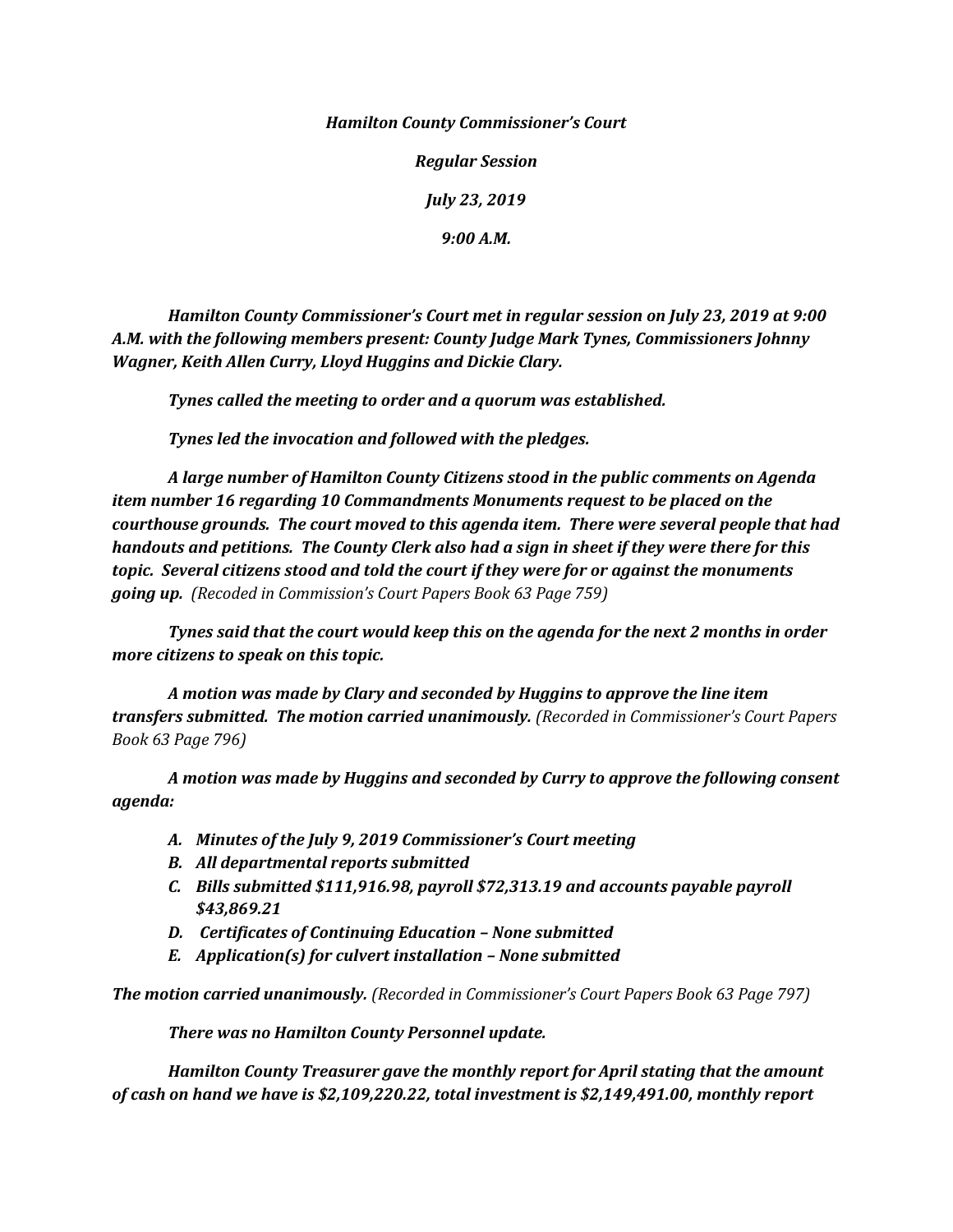*for May state that the amount of cash on hand is \$, 1,705,454.40 and the total investment is \$2,396,512.00. (Recorded in Commissioner's Court Papers Book 63 page 833).*

*A motion was made by Huggins and seconded by Clary to approve the interlocal agreement with CTCOG-PSAP (9-1-1 Public Safety Answering Point). This is the same agreement that has to be signed every 2 years. The motion carried unanimously.*

*A motion was made by Huggins and seconded by Curry to approve the Hamilton County bank depository agreement. The motion carried unanimously. (Recorded in Commissioner's Court Papers Book 63 Page 847)*

*A motion was made by Tynes and seconded by Clary to ratify the building use request from Tony Smith with Friends Helping Veterans. The motion carried unanimously. (Recorded in Commissioner's Court Papers Book 65 Page 842)*

*Extension Agent Bruce Boyd introduced 4-H members David Byers and Tucker Ondrusek for a 4-H interpretation.* 

*Byers spoke to the court about a veterinary science camp that he had attended at Lake Brownwood. He said that they mostly worked on dogs and cats check their heart and pulse, take their temperature, tie knots and learned how to keep things sterilized. He said he really did enjoy the experience.*

*Ondrusek told the court about the robotics camp that he attended. He said that he got to build a little robot that would take water from the river to plants.*

*The court thanked the young men for speaking to the court.*

*A motion was made by Huggins and seconded by Curry to approve the bid from GSC Construction for the labor and material, & equipment to remove and replace the existing caulking around the metal cap on the Hamilton County Courthouse. The motion passed unanimously. (Recorded in Commissioner's Court Papers Book 63 Page 843)*

*A motion was made by Huggins and seconded by Curry to approve the bid from Gary Sparks for repair and maintenance of horizontal limestone water table which includes removal and replace all damaged caulking on existing limestone water table and all equipment and labor for completion of project. The motion carried unanimously. Recorded in Commissioner's Court Papers Book 63 Page 844)*

*The discussion for the sheriff's fess will be moved to August 6, 2019 meeting.*

*The court then went into budget workshop. They spoke on things such as carports for the jail, an extra position and the jail, inmates and transportation, raises for dispatchers, longevity pay, juvenile department has a contingency, increase for indigent burials, increasing autopsies, etc.….*